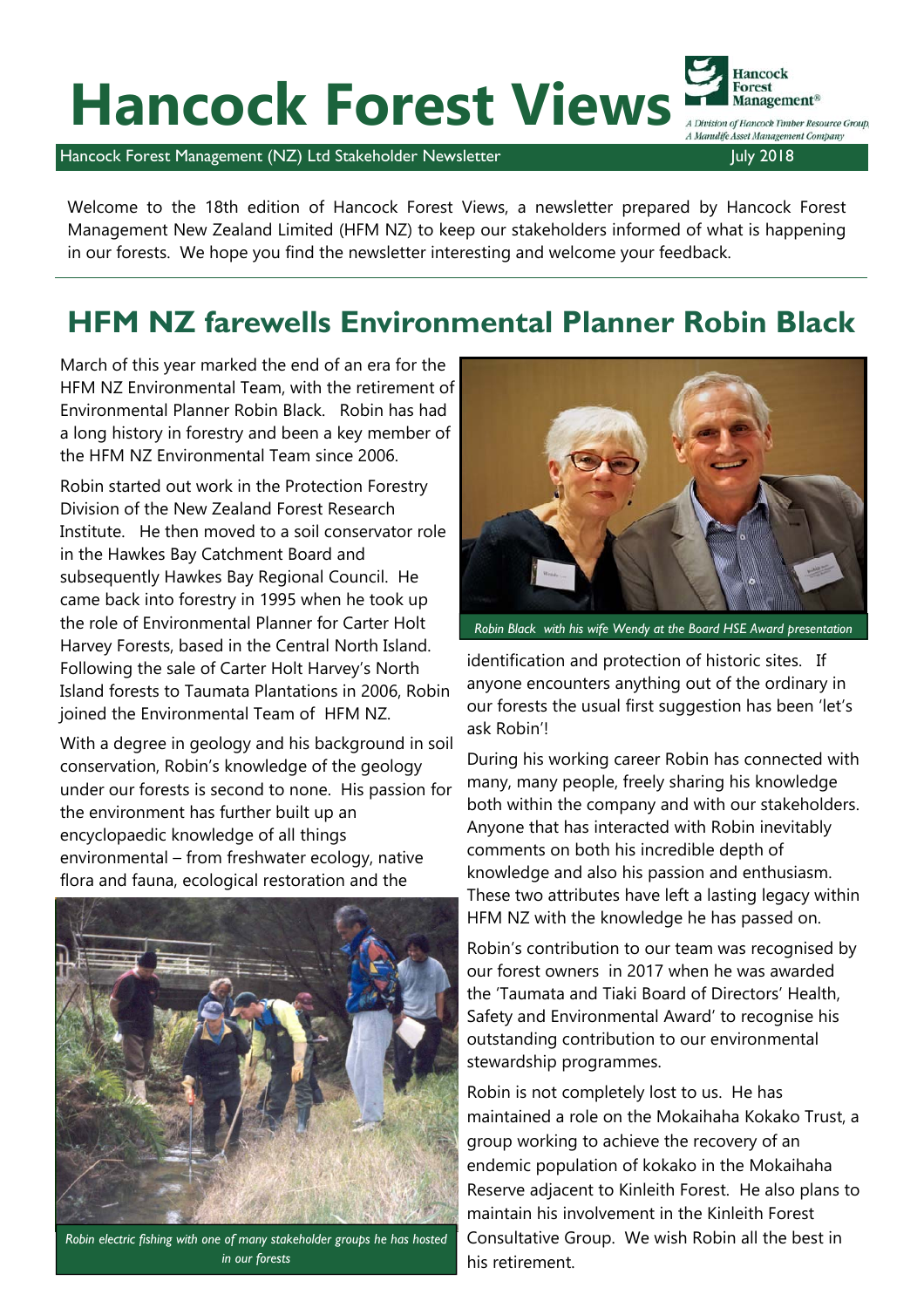*Page 2* 

### **Kauri Gum digging sites in Northland**

Working around historic sites is one of the many challenges of harvesting plantation forests in many parts of New Zealand. This is particularly the case in our Northland forests due to the long history of human occupation in the area. Many of the historic sites in Taumata Plantations' Northland forests are the result of Maori occupation, however, we also encounter many sites associated with early European settlement. One of the more prolific European historic features are the remnants of past Kauri gum digging.

Kauri gum is formed where resin leaked out of fractures in the bark of Kauri trees. After the trees died and had fallen to the ground, the remnant pieces of gum were left behind in the soil and over time became fossilised. From the  $19<sup>th</sup>$  century, Kauri gum became a valuable commodity used in the manufacture of varnish. Prospectors flocked to the gum fields in the northern parts of the North Island and from the 1840's Kauri gum became a major export from NZ to Britain and North America.

Mamaranui and Rotu Forests, which are located in the Kaihu Valley north of Dargaville, contain significant evidence of past gum digging. It has been reported that at one time there were over 1,000 Dalmatians working in the area. It was an important economic activity in the area from the 1870's to 1920's.



*Gum diggers often worked on the drier hills in winter and headed for the swamps in summer. Teams would locate the gum using very long spears (centre). Here they are keeping the pit relatively dry with a simple handpowered water pump as men took turns to dig. Photo source: Ipenz.org.nz* 



*Gum diggers camp in Manuka scrublands in Northland. Photo source: teara.govt.nz* 

In the 1930's, cheaper synthetics were developed for making varnish and the price of gum fell. By the 1940's the industry was all but over. Today, the gum digging holes and the remains of gum diggers' camps provide the evidence of past activity. As there was little woody vegetation remaining in the areas, diggers built chimneys out of sods and used sacking for their roofing and walls. Generally, you can still see the hut terraces and remains of the sod chimneys. A few camps remain largely visible with artefacts such as pieces of glass bottles, tin, crockery and some saddlery brass pieces found in the past.



*Typical gum digging hole in Mamarunui Forest north of Dargaville* 

Any pre-1900 historic sites are protected under the Heritage New Zealand Pouhere Taonga Act. All sites identified from archaeological surveys are included in harvest plans, with plans developed to harvest the trees as carefully as

Continued next page….

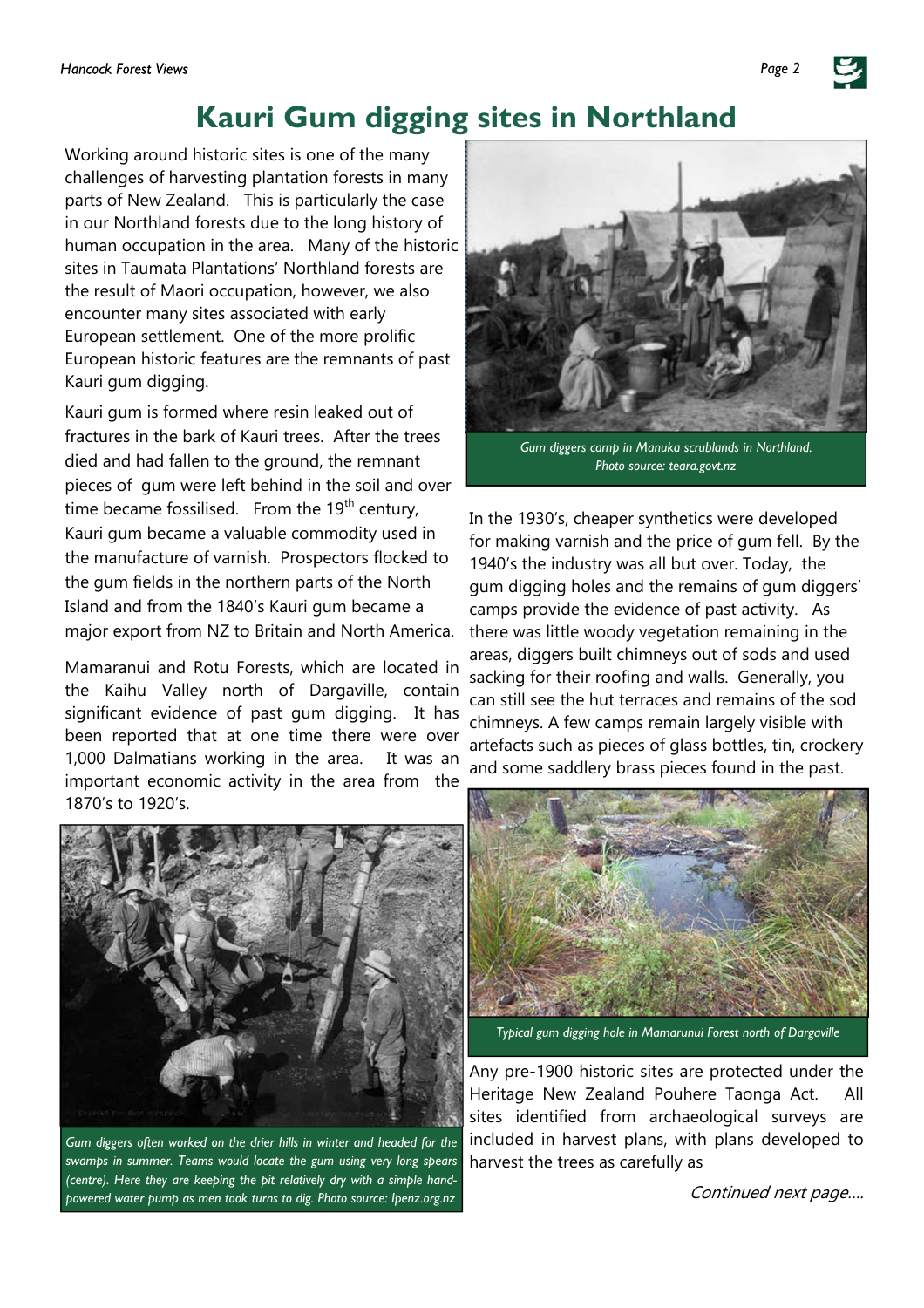#### **Hancock Forest Views**

possible to minimise damage to the sites. Inevitably, further sites are found during harvest and crews are fully briefed on what to look out for prior to harvest and processes to follow if they find anything unusual.

After harvest, the sites are excluded from planting and checked annually by HFM NZ staff to remove any wilding pine regeneration. In this way it hoped that our historic heritage under our forests will be protected for generations to come. *A piece of fossilised Kauri gum* 



### **Positive signs for Kiwi recovery in Northern Forests**

North Island Brown Kiwi inhabit pine forest in many parts of Northland and HFM NZ works closely with the Northland Kiwi Recovery Group to do our part to assist with kiwi recovery. HFM NZ undertakes predator control in Whatoro Forest north of Dargaville, Gammons Forest south of Kaikohe and also provides support to a number of other kiwi recovery groups operating adjacent to our Northern region forests.

As part of our kiwi protection initiatives we undertake annual call monitoring in a number of our Northern forests to gauge population levels. As kiwi are nocturnal and well camouflaged, monitoring kiwi populations directly would be very difficult. However, they have distinctive calls which can be used to monitor population levels. HFM NZ uses this information both to understand where we are likely to encounter kiwi during our operations and also to monitor the success of our predator control programmes.

Kiwi call monitoring was in the past a manual operation, with people spending long cold nights



*Typical kiwi nest in pine forest. All operations staff are provided with training to be on the look out for kiwi and in particular nesting sites. If located, DOC staff are called in to provide assistance.* 

out in the forest listening and recording calls. In recent years monitoring has become much easier with the assistance of electronic listening devices. These are left out in the forest for several nights to record calls which are then analysed to identify any kiwi calls during the period. Call monitoring is generally undertaken through the May-June period when kiwi are most vocal.

We have just finished the preliminary analysis of this year's calling data and were delighted to find that kiwi numbers appear to be on the increase. As young and juvenile kiwi don't call, we anticipated several years delay before any population increase would show up in call monitoring, which has been the case. However, as anticipated, the numbers appear to be on the rise.

This year's data shows an 86% increase in calling in Whatoro Forest over last years. Other forests under predator control are also showing positive signs, with a doubling in Whanui Forest, north-east of Whangarei, which is included within the Kiwi Coast project area.

While it was expected that numbers should rise with effective predator control, it is still very satisfying to see the positive signs. It is particularly pleasing in Whatoro Forest which has been actively harvested over the last 9 years, with 1,230 ha harvested to date and first rotation harvest now nearing completion.

The monitoring results show that it is it possible to maintain and even increase kiwi populations through the harvest cycle with the correct processes in place. It also supports the advice we have received from Kiwi's for Kiwi and Kiwi Coast advisors, that predator control is the absolute key intervention to assist kiwi survival.



*Page 3*